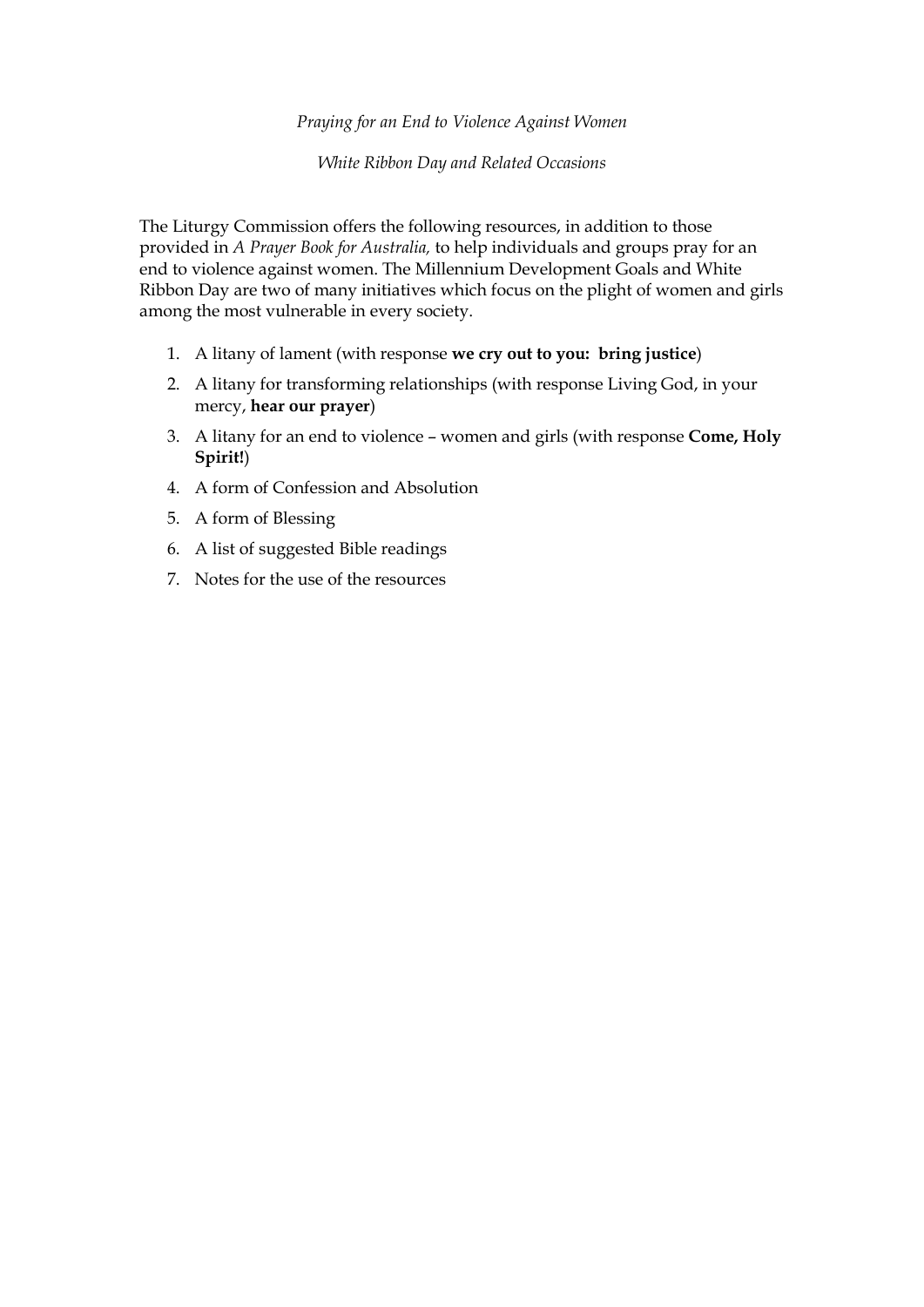### *1 A Litany of Lament*

Hear us, Lord Jesus Christ, when we cry to you for all the women and girls who are victims of violence.

Hear us, Lord Jesus Christ, for they are stripped and beaten as you were stripped and beaten, they are humiliated and used as you were betrayed and shamed.

For the beaten girls and the battered women, blamed and bruised by angry men,

# **we cry out to you: bring justice!**

For the young girls given or sold in marriage, and for unwilling brides with no way out,

# **we cry out to you: bring justice!**

For the women raped as a weapon of war and for the children they bear in grief and shame, **we cry out to you: bring justice!**

# For the victims of rape who are killed or take their own lives, and for the rape survivors who live with its scars,

# **we cry out to you: bring justice!**

For the girls denied access to education, told they are stupid or worthless or expendable, **we cry out to you: bring justice!**

### For the girls and women sold or tricked into the sex trade, and for sex workers exposed to disease and violence, **we cry out to you: bring justice!**

For the mothers whose children are taken away by armies, governments, churches or family members,

# **we cry out to you: bring justice!**

For the girl-children who are unwanted and rejected, the first to be aborted or abandoned, the last to be fed: **we cry out to you: bring justice!**

### For the women bashed in their own homes, and for their children who see and hear the violence, **we cry out to you: bring justice!**

For the women trapped in destructive relationships, manipulated, controlled, justifying their abusers,

### **we cry out to you: bring justice!**

For the women who hide their bruises and lie about their injuries for fear of the next attack,

**we cry out to you: bring justice!**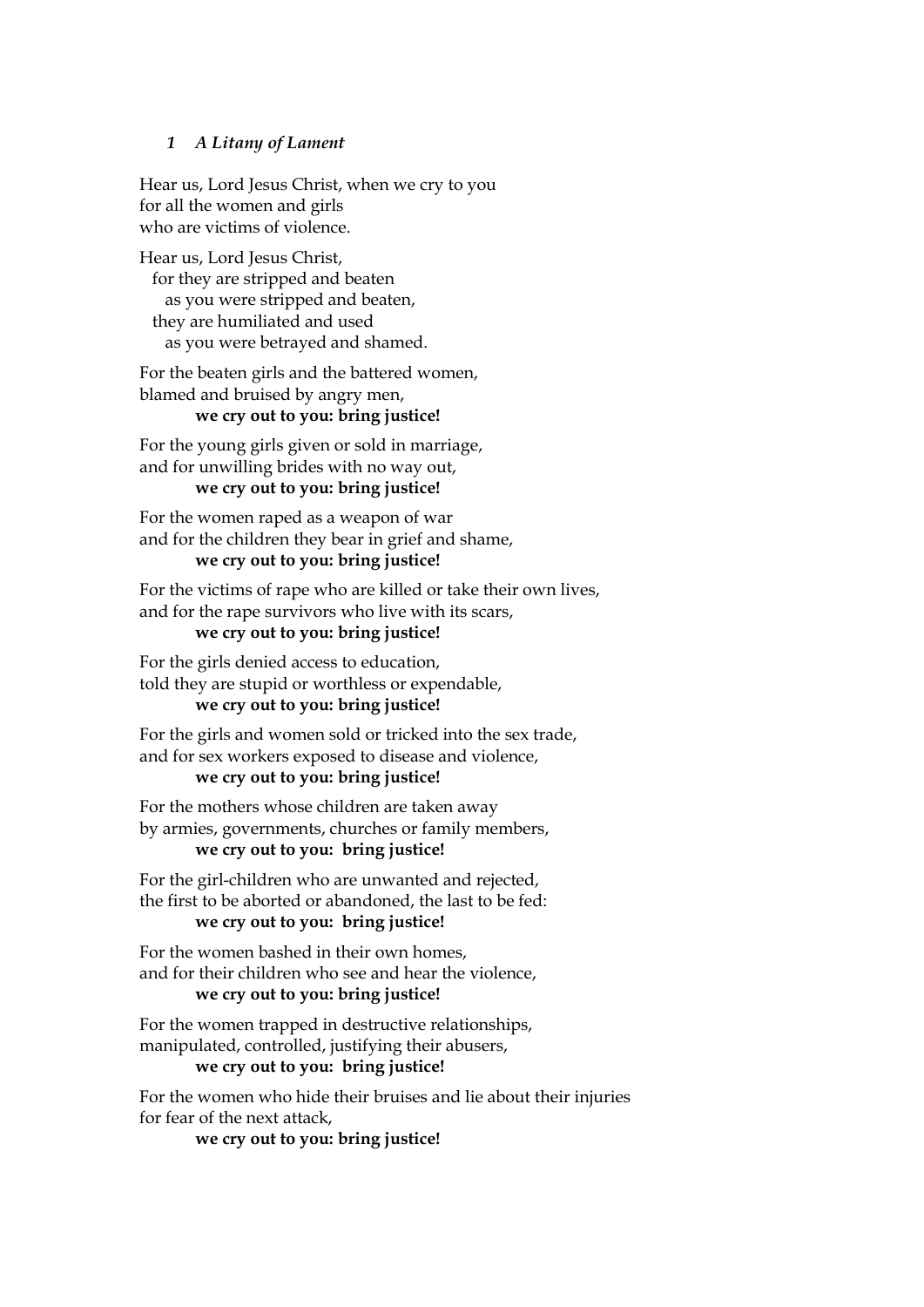For the women bullied in their workplaces, belittled, underpaid, threatened with losing their job, **we cry out to you: bring justice!**

For the women in prison, abused and abusing, beset by poverty, mental illness and addictions,

# **we cry out to you: bring justice!**

For the women attacked because of their sexual identity, targets for physical or spiritual assault,

**we cry out to you: bring justice!**

For the women and girls denied religious freedom, forced to submit by custom or law,

# **we cry out to you: bring justice!**

For the older women, frail in body or mind, fearful of violence, manipulation or neglect,

# **we cry out to you: bring justice!**

We cry to you, Lord Jesus Christ, for our sisters, our daughters, our mothers, ourselves.

> **Bring justice. Bring healing. Bring hope. Amen**.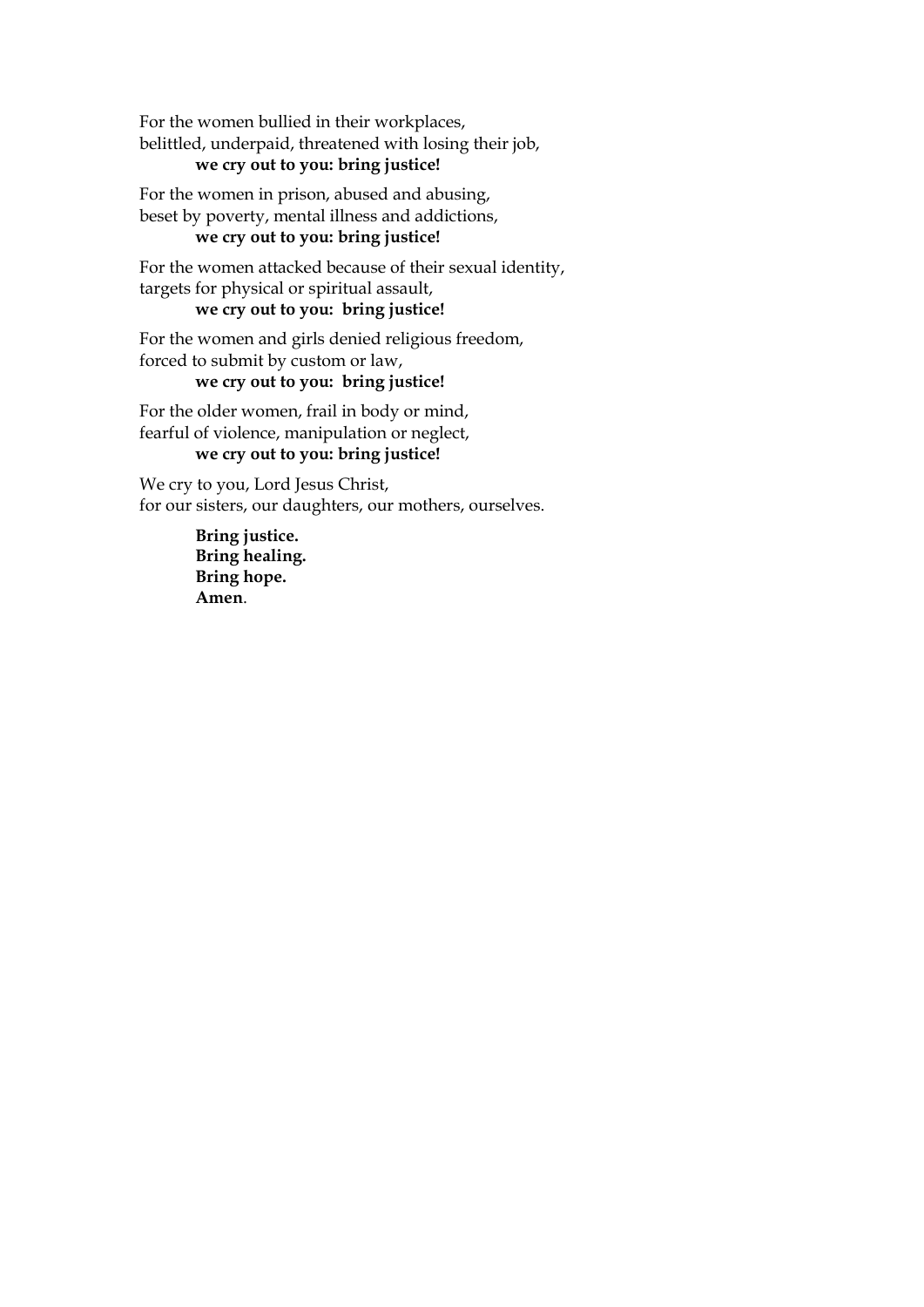### *2 A litany for transforming relationships*

God of wisdom and care, we pray to you for all whom you call to share in the work of transforming the world so that girls and boys, women and men, may live, work and learn together with respect and dignity.

For maternal and children's health workers and advocates for girls' education, Living God, in your mercy, **hear our prayer.**

For law-makers policy-makers and lobby groups, shaping structures that protect and promote women's wellbeing, Living God, in your mercy, **hear our prayer.**

For marriage counsellors and relationship educators, developing healthy partnerships and good parenting skills, Living God, in your mercy, **hear our prayer.**

For religious leaders and communities of faith, shaping beliefs about the worth of women and girls, Living God, in your mercy, **hear our prayer.**

For women in business, industry, politics and education, leading by example and providing role models,

Living God, in your mercy, **hear our prayer.**

For police and community workers sifting through the damage done by domestic violence. Living God, in your mercy, **hear our prayer.**

For prison chaplains and restorative justice programmes, giving hope where violence has shattered many lives, Living God, in your mercy, **hear our prayer.**

For counsellors and social workers offering a new start for survivors of domestic violence.

Living God, in your mercy, **hear our prayer.**

For women's refuges and men's support groups creating safe spaces for problems to be named and tackled, Living God, in your mercy, **hear our prayer.**

For campaigners against human trafficking and the sex trade, pricking the conscience of complacent societies.

Living God, in your mercy, **hear our prayer.**

For organisations, programmes and individuals offering support to survivors of rape and sexual abuse,

Living God, in your mercy, **hear our prayer.**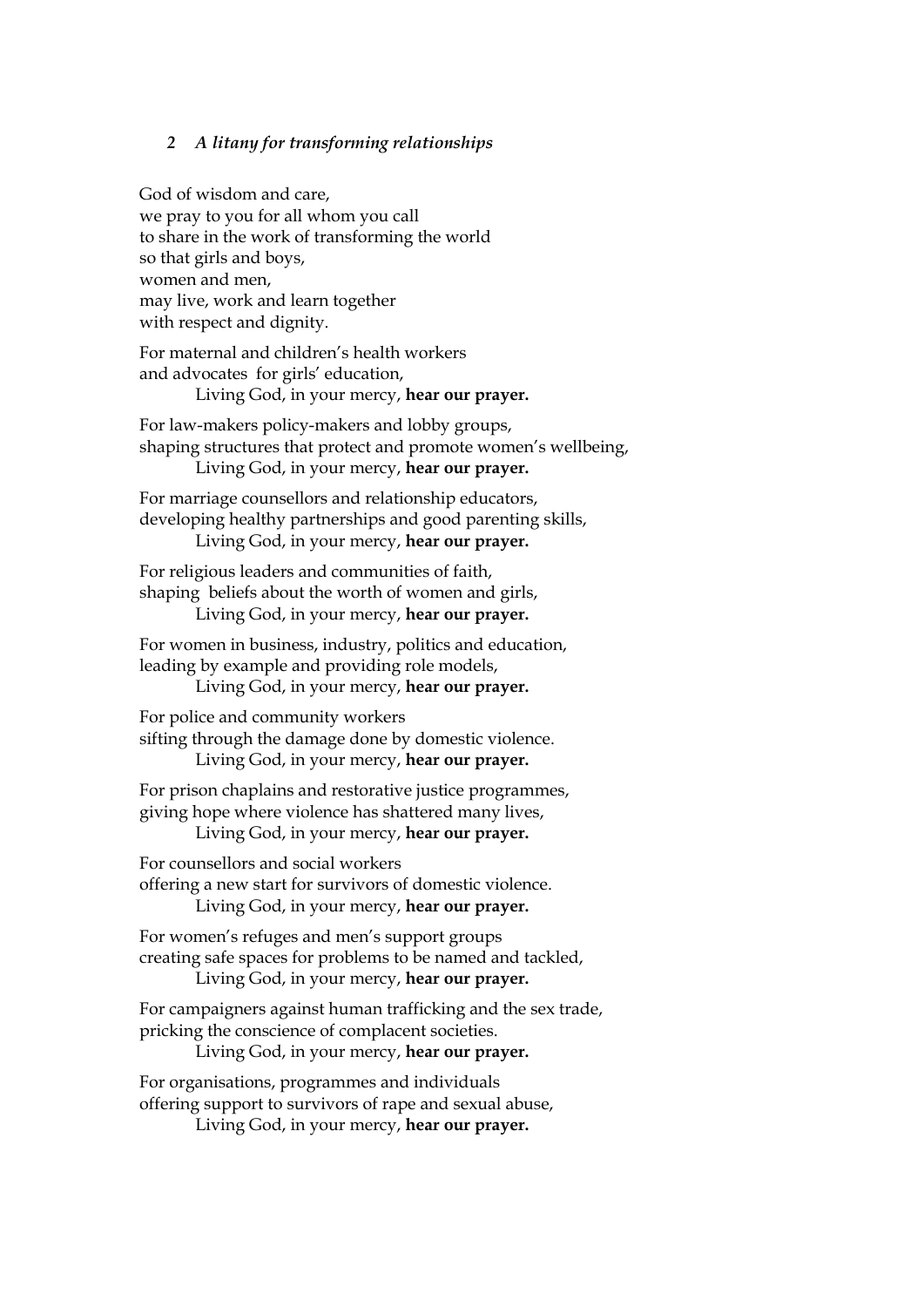For specialised care for traumatised children bringing healing and hope for a life beyond suffering, Living God, in your mercy, **hear our prayer.**

Hear our prayers, O God,

for you will take no rest from your work of healing until you have wiped away the tears from every face, through our Saviour, Jesus Christ. **Amen.**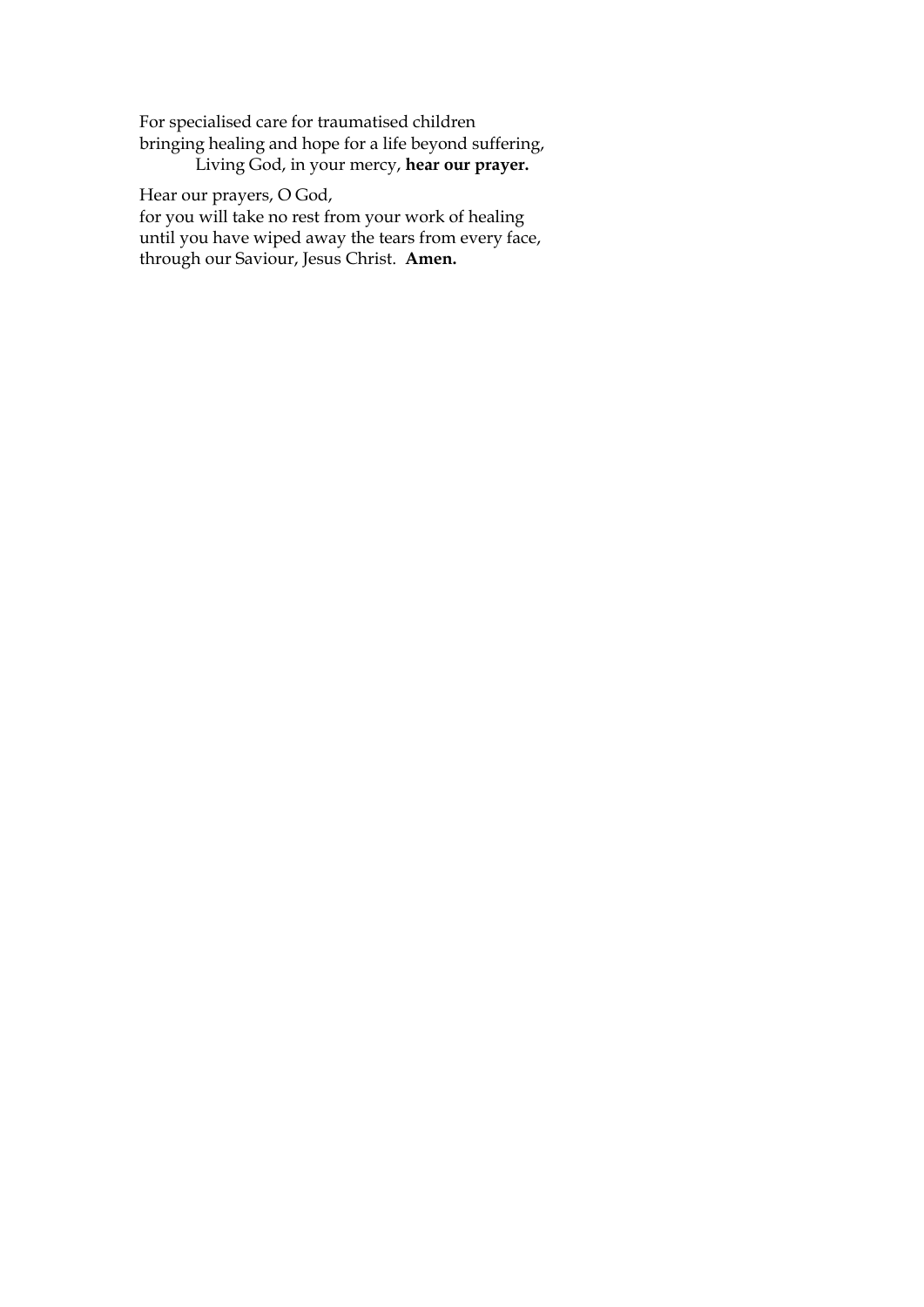### *3 A Litany for an end to violence against women and girls*

#### Come, Holy Spirit!

Blessed are you, Spirit of faith, for you reveal a God in whose image female and male are equally made and blessed and loved.

### **Come, Holy Spirit!**

Blessed are you, Spirit of grace, for you fill the hearts of women and girls who dream of a life that is safe and free and joyful.

# **Come, Holy Spirit!**

Blessed are you, Spirit of peace, for you inspire the women and girls who work for a world without violence.

# **Come, Holy Spirit!**

Blessed are you, Spirit of courage, for you speak through the women and girls who question the patterns and challenge the causes of violence.

# **Come, Holy Spirit!**

Blessed are you, Spirit of power, for you raise up women and girls to be wise leaders, passionate advocates, agents of change.

### **Come, Holy Spirit!**

Blessed are you, Spirit of healing, for you enfold the women and girls who tend the wounds of abuse and shame and fear.

# **Come, Holy Spirit!**

Blessed are you, Spirit of community, for you bring women and girls together to do together what cannot be done in isolation.

# **Come, Holy Spirit!**

Blessed are you, Spirit of integrity, for you call women and men to be partners for change, working together with mutual trust and respect.

# **Come, Holy Spirit!**

Breathe hope into places of conflict and build up the peacemakers, so that girls and women can live in safety. **Come, Holy Spirit!**

Bring light into dark places

and stand by the truth-tellers, so that girls and women can be free of fear. **Come, Holy Spirit!**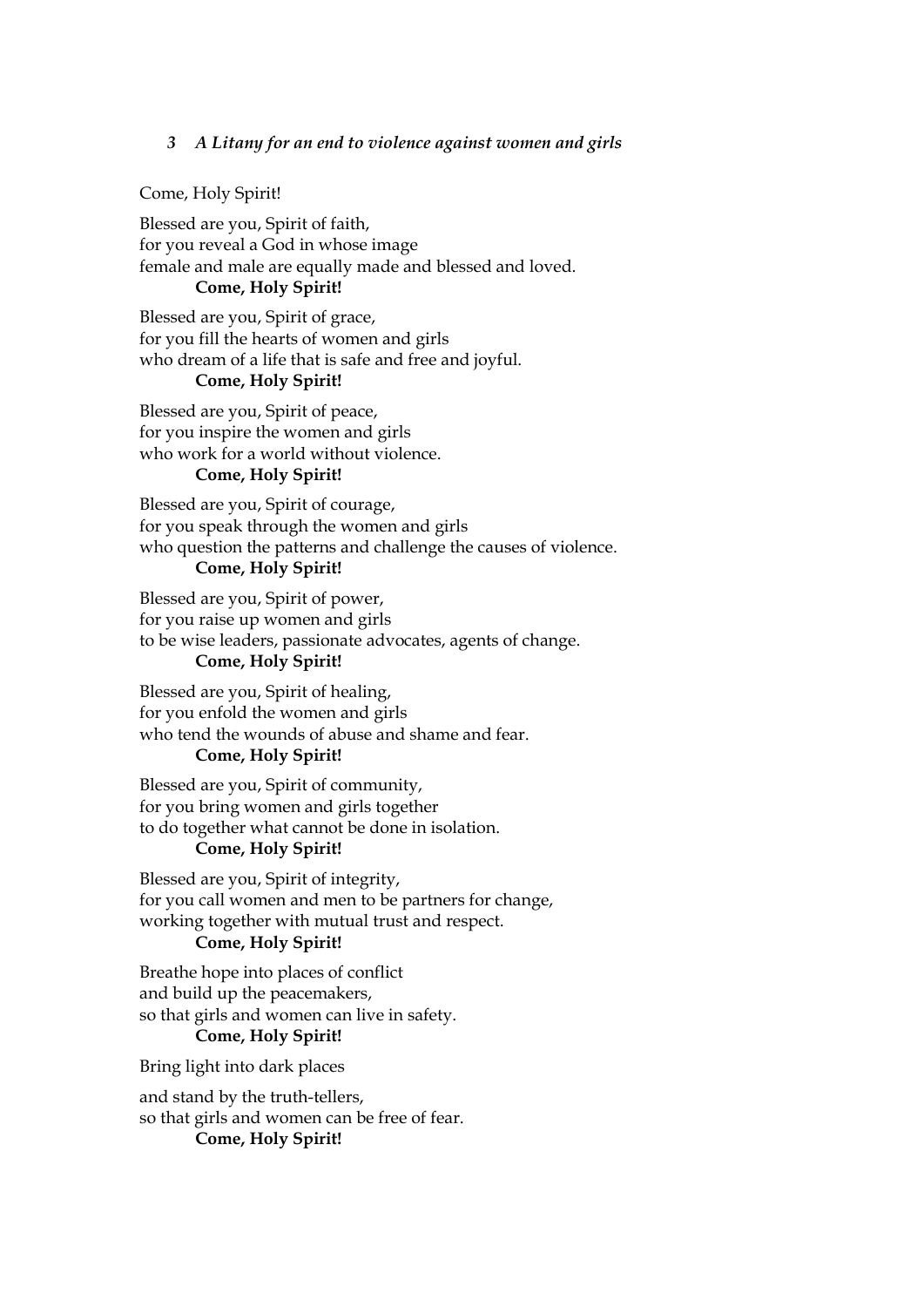Lift up the lowly, scatter the proud and fight for the justice-workers, so that girls and women can flourish and thrive.

# **Come, Holy Spirit!**

Come, Holy Spirit, come to your beloved daughters today with freedom and with peace through Jesus Christ, who was born of the woman Mary, to bring abundant life to all. **Amen.**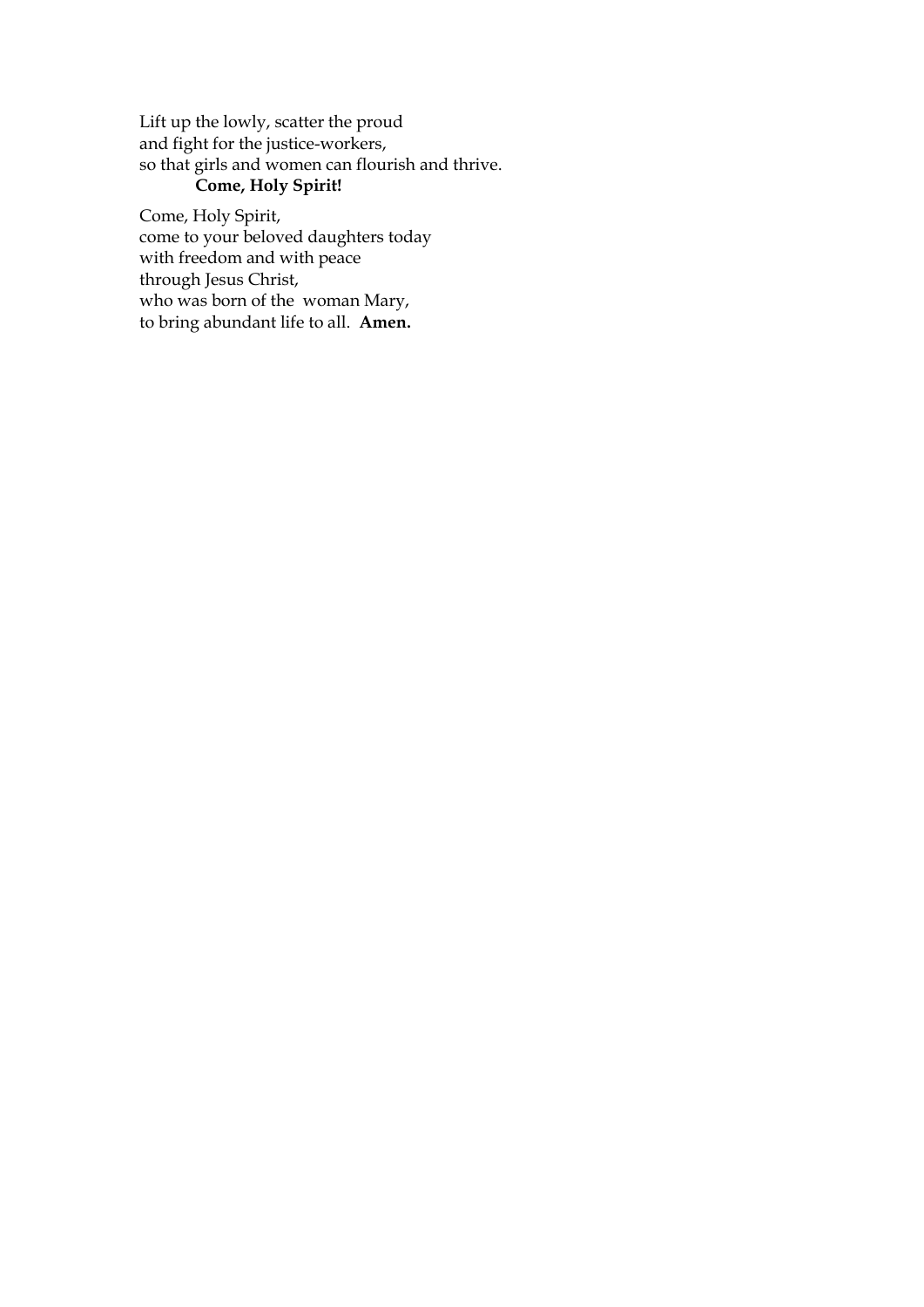### *4 A form of Confession and Absolution*

*There should be careful preparation of the congregation before this form of Confession and Absolution is used. It is not intended to be used in the main Sunday service.*

*The form on pp 200-201 in* A Prayer Book for Australia *is also suitable.*

Holy God, we confess to you our collusion with the habits of violence in our culture: our silence… our fears… our complicity in the violence suffered by women. **Forgive us, we pray, and give us grace to stand up and be counted with those who bear witness to the truth, through Jesus Christ our Lord. Amen.**

Jesus said: Blessed are the peacemakers, for they will be called children of God. Receive God's forgiveness, and by the power of the Spirit take up your calling to be advocates for change, agents of healing and messengers of hope, in the name of Jesus Christ. **Amen.**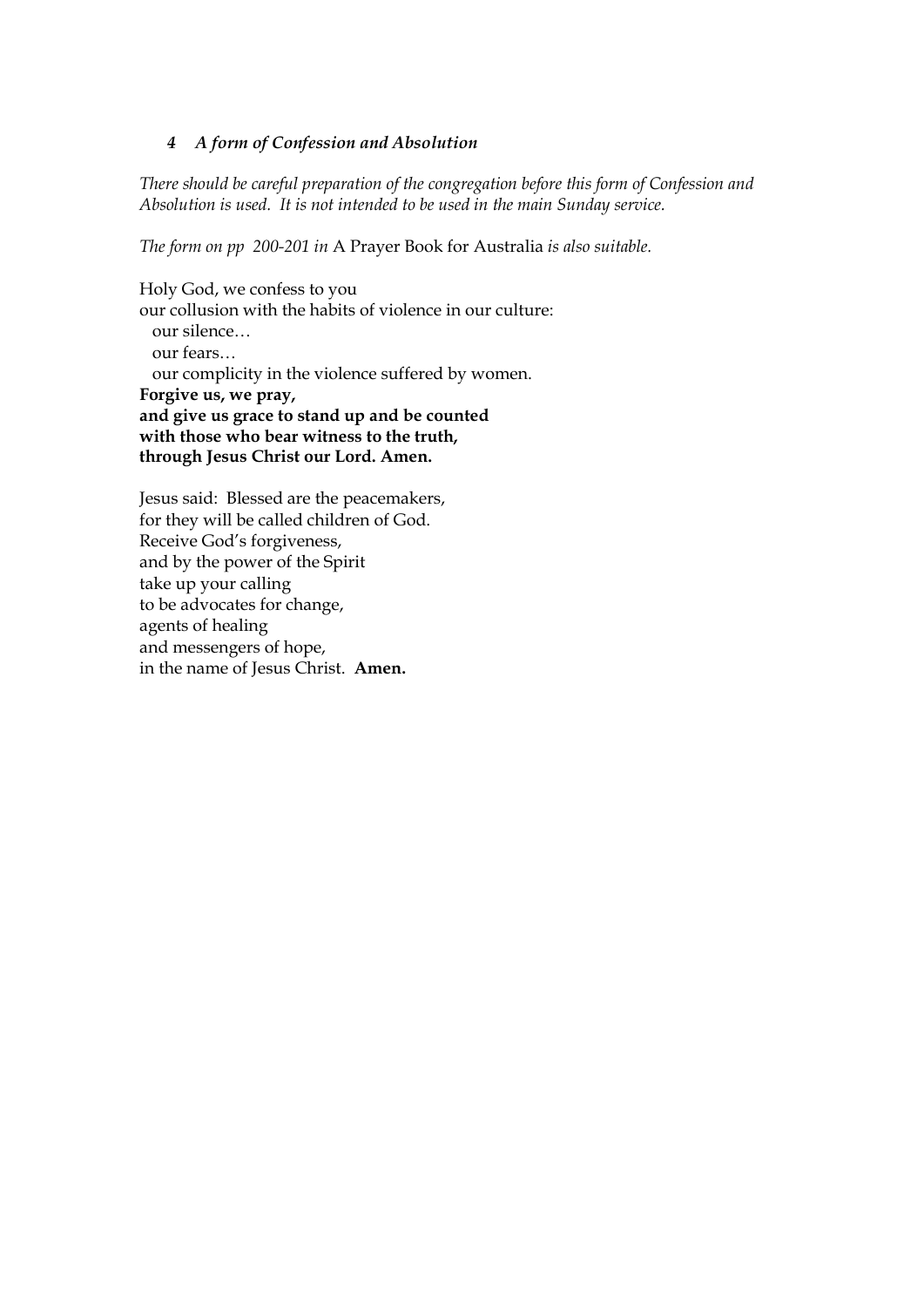#### *5 A Blessing for those working to end violence against women*

*The blessing at n.43 on p 69 in* A Prayer Book for Australia *may be appropriate, or the following blessing*

God bless you with insight to recognise violence in all its forms, and courage to name it, speaking out for justice. **Amen.**

The Lord Jesus bless you with compassion for the vulnerable, and grace to stand with them, sharing his strength. **Amen.**

The Holy Spirit bless you with a prayerful heart, and power to breathe peace, transforming the world. **Amen.** 

The blessing of the holy and glorious Trinity, eternal Wisdom, living Word, abiding Spirit, be among you and remain with you always. **Amen.**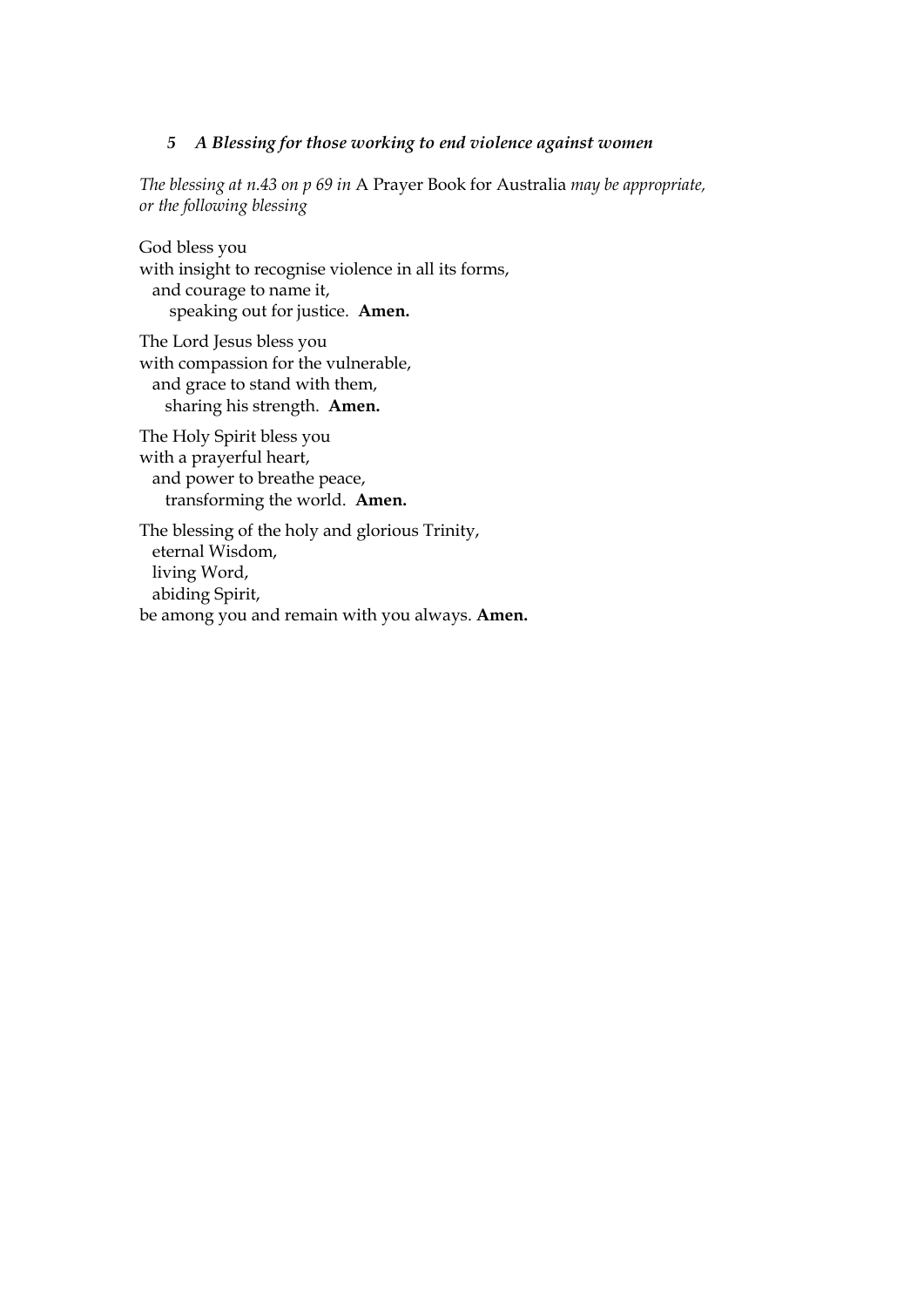### *6 Suggested Bible readings*

Psalm 35.1-24

Psalm 43

Psalm 56

Psalm 140

Genesis 1.26-28 God made male and female in God's own image

Ruth 2.1-16 Boaz protects the vulnerable Ruth

Lamentations 3.49-51 Weeping over the fate of the young women

Matthew 2.13-15 Joseph protects his family

Matthew 5.1-12 The Beatitudes

Matthew 5.13-16 Salt and light

Matthew 12.33-37 Accountability for careless words

Mark 4.30-32 Parable of the mustard seed

Mark 9.42-50 Sayings about stumbling-blocks

Luke 6.20-26 Beatitudes and Woes

Luke 6.43-45 Good trees bear good fruit

Luke 18.1-8 Parable about prayer

Romans 12.11-14 Wake from sleep, live honourably

Romans 8.9-17 Life in the Spirit

Ephesians 4.25-32 Do not grieve the Holy Spirit of God

Galatians 5.16-26 Works of the flesh and fruit of the Spirit